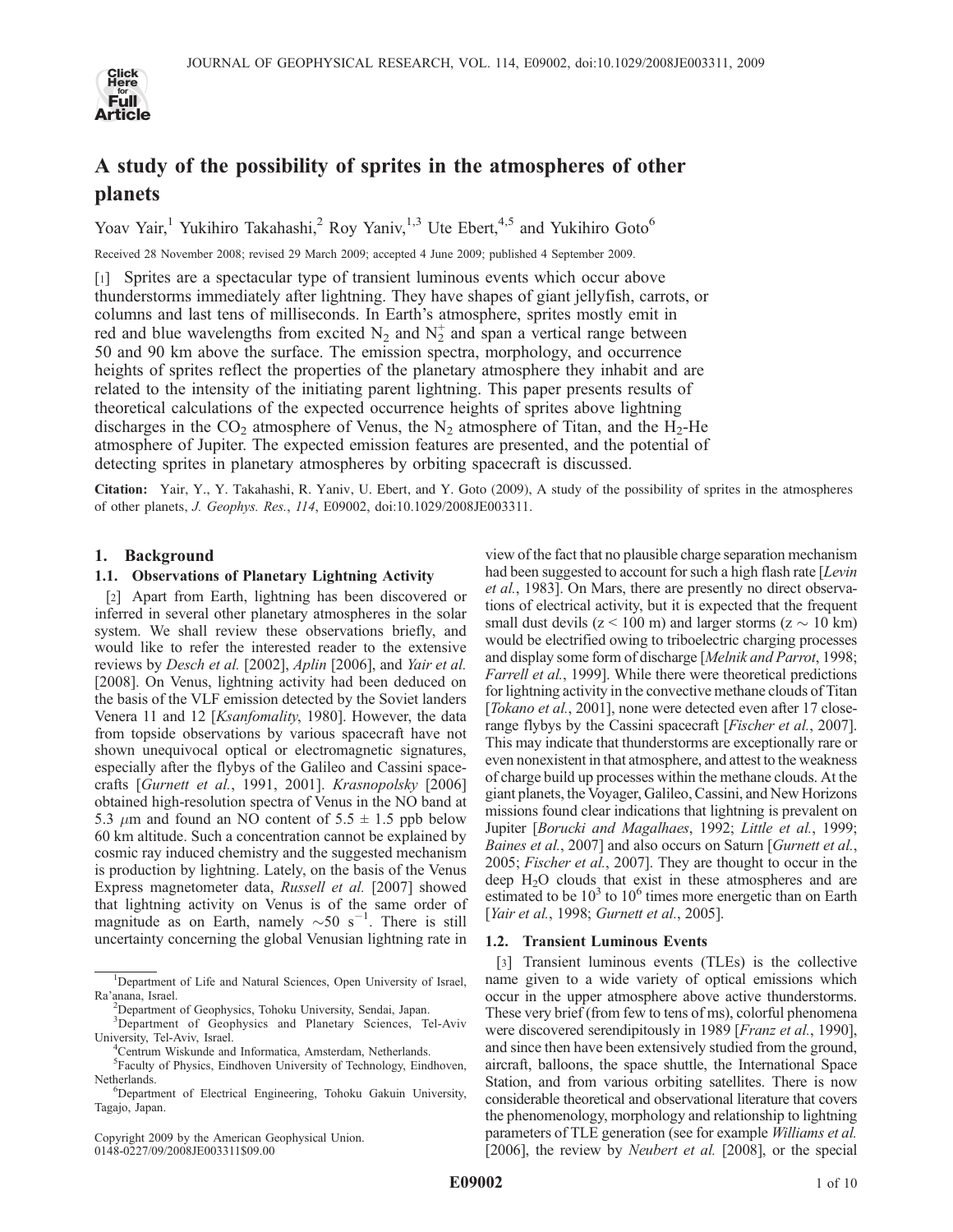issue of Journal of Physics D Applied Physics, on streamers, sprites, and lightning edited by Ebert and Sentman [2008]). Distinct classes and names (Elves, sprites, carrots, columns, angels, jets, trolls, and pixies) were given to the various shapes of these optical emissions, all of which occur in mesospheric and stratospheric heights above active thunderstorms. Sprites are the most spectacular type of TLE, with shapes reminiscent of giant jellyfish, carrots, or columns and they are usually associated with intense positive cloud-toground lightning (+CG) that posses a large charge moment change [Cummer and Lyons, 2005]. The suggested mechanism for sprite production is the emergence of a quasielectrostatic (QE) field between the cloud top and the ionosphere after the cloud's positive charge center is removed from the thundercloud. This QE field can be sustained for a time of the order of magnitude of the local relaxation time (which depends on the local conductivity), and it is sometimes strong enough to exceed the conventional breakdown field in mesospheric heights [Pasko et al., 1997]. Thus, sprites can be delayed by approximately tens of milliseconds from the parent lightning [São-Sabbas et al., 2003] and they are usually initiated in the height range of 70 – 80 km, from which they propagate in visible tendrils downward and upward. High-speed imagery [Stenbaek-Nielsen et al., 2007; McHarg et al., 2007] showed that sprites start with downward moving streamer heads which have sizes of the order of hundred meters or less. Sprite brightness can reach several mega Rayleigh [Gerken et al., 2000], lasting up to several tens of milliseconds. The main emissions in sprites include the first positive  $(N_21P)$  and second positive (N<sub>2</sub>2P) band systems of N<sub>2</sub>, the N<sub>2</sub> Lyman-Birge-Hopfield (LBH) band system and the first negative band system of  $N_2^+$   $(N_2^+1N)$  [*Morrill et al.*, 2002]. The molecular basis for various sprite emissions is reviewed in detail by Pasko [2007] and by Sentman et al. [2008]. Sprites seem to play an important role in mesospheretroposphere coupling that bears on the global electrical circuit [Füllekrug and Rycroft, 2006]. Several observations suggest that certain types of jets that evolve into sprites may connect the top of thunderstorms directly to the ionosphere [Pasko et al., 2002]. The potential role of sprites in altering the chemical properties of the mesosphere was recently reviewed by Gordillo-Vázquez [2008]. There are few reports that sprites were produced by negative cloud-to-ground flashes [Barrington-Leigh et al., 1999] or by Intracloud (IC) discharges [Ohkubo et al., 2005], but these are probably rare exceptions. The inhomogeneity and transient variability of the terrestrial atmosphere at mesospheric heights is believed to play a crucial role in the initiation of TLEs; that is, gravity waves, chemical reactions, and meteor ablation products modify the local electrical properties of the mesosphere, making it more conducive to electrical breakdown processes. Sprites, haloes, and elves seem to be ubiquitous around the planet and were reported over most major centers of lightning activity on Earth. Spacebased observations offer a global vantage point for studying the planetary occurrence rate of TLEs.

#### 2. Model Description

[4] Since lightning has been found in other planetary atmospheres, it seems reasonable to assume that some form of TLEs may also occur on those planets. Detailed calculations of the conventional breakdown parameters for various planetary atmospheres have been presented lately by Roussel-Dupré et al. [2008], for a range of external electric fields. Here we present initial calculations of the necessary lightning induced charge moment changes and possible atmospheric heights for the occurrence of sprites on Venus, Mars, Titan, and the gas giant Jupiter. The calculations of the breakdown parameters and the critical electric field  $E_k$ as a function of atmospheric pressure for the atmospheres of several types of solar system objects are based on Sentman [2004]. In that work, detailed Boltzmann modeling of the electron distribution function as a function of the pressurenormalized electric field  $[E/p]$  was used to calculate  $E_k$ values for various atmospheric compositions, representing the major planets. For simplifying the computation, Sentman [2004] classified planetary atmospheres to four types based on their major constituents (e.g.,  $N_2/O_2$ ,  $CO_2/N_2$ ,  $H_2/He$ , and  $N_2$ /CH<sub>4</sub>), corresponding to Earth, Venus/Mars, the giant planets, and Titan/Triton, accordingly. The ionization  $(\alpha)$  and attachment  $(\eta)$  coefficients and the electron mobility  $(\mu)$  were calculated as a function of the reduced electric field over the range  $10 \leq E/p \leq 100 \text{ V cm}^{-1} \text{ torr}^{-1}$  and T = 300 K, using the following analytical approximations:

$$
\frac{\alpha}{P} = A_i \times \exp\left(\frac{-B_i}{E/P}\right) \tag{1a}
$$

$$
\frac{\eta}{P} = A_a \times \left(\frac{E}{P}\right)^{-2} \times \exp\left(\frac{-B_a}{E/p}\right)
$$
 (1b)

where the coefficients  $A_i$ ,  $B_i$ ,  $A_a$ , and  $B_a$  were taken from Sentman [2004], P is the ambient pressure, and E is the electric field strength. The field where the ionization rate just surpasses the attachment rate for given pressure and temperature, is called the conventional breakdown field  $E_k$ ; it should not be confused with the field required for streamer propagation after emergence which is lower. We calculated the values of  $E_k$  over a wide range of pressures and temperatures in each planet's atmosphere, assuming that sprites occur below the base of the ionosphere and above the uppermost planetary cloud layer. As the determining physical quantity is the reduced field E/N, where N is the number density of molecules in the respective atmosphere, we used the ideal gas law to derive the E/N values from the E/p values at  $T = 300$  K.

[5] In its simplest form the QE model assumes a thundercloud with a dipole charge structure where positive charge resides above the negative lower one. Since this structure was generated through slow charge separation, the cloud at this stage is electrically neutral and the electric field above it decays rapidly. After the positive charge is removed by a cloud-to-ground flash, the remaining negative charge produces an instantaneous large quasi-electrostatic monopole field. The conducting surface of the Earth immediately screens this electric field; the surface-thundercloud system at the altitude of the mesosphere can then be approximated by a dipole field (see below). As an elementary calculation shows, this field at mesospheric heights and above is characterized by the charge moment change (CMC), i.e., the charge times its height above the surface [Wilson, 1925].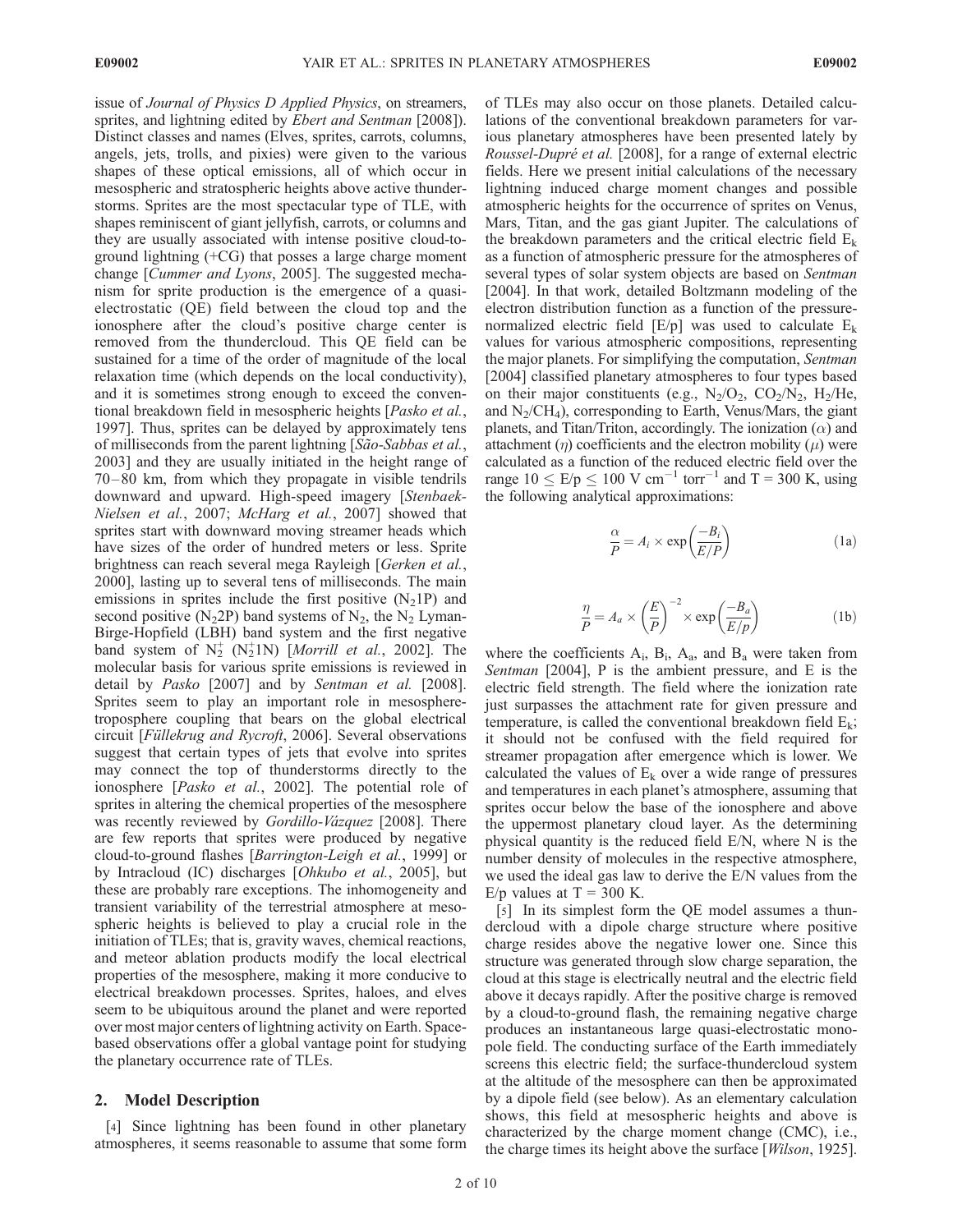In physical terms, the charge moment is the dipole moment of the cloud-Earth system after the lightning stroke; it is the leading term in a multipole expansion [Jackson, 1975].

[6] This field endures for a time equal or shorter to the local electrostatic relaxation time in each altitude given by  $\tau_{\sigma}(z) = \varepsilon_0/\sigma(z)$ , where  $\sigma(z)$  is the height-dependent conductivity. For typical mesospheric values, at 70 km  $\sigma(z)$  =  $10^{-7}$  S m<sup>-1</sup> and  $\tau_{\sigma}(z)$  is equal to  $10^{-4}$  s. The transient field accelerates ambient electrons and leads to excitation and ionization, and eventually to the formation of a sprite with its characteristic emissions. A thorough discussion of this approach can be found in the work by *Pasko et al.* [1997] and Raizer et al. [1998]. In order to compute the expected field above thunderclouds in other planets, we place a charge equivalent to the uppermost charge center expected in each cloud type.

[7] Then the electrostatic field for a charge Q, located at an altitude  $Z_s$  above the conducting surface at altitude zero is in three-dimensional space  $(x, y, z)$ :

$$
E_z(x, y, z) = \frac{Q}{4\pi\varepsilon_0} \times \left[ \frac{(z - Zs)}{\left[x^2 + y^2 + (z - Zs)^2\right]^{\frac{3}{2}}} - \frac{(z + Zs)}{\left[x^2 + y^2 + (z + Zs)^2\right]^{\frac{3}{2}}}\right]
$$
(2)

This approximation was given by *Raizer et al.* [1998]. The first term accounts for the cloud charge while the second accounts for the equipotential earth represented by the image charge trick [Jackson, 1975]. On the axis of the cloud-Earth dipole  $(x = y = 0)$ , and neglecting the contribution of the ionosphere, the vertical component  $E_z$  at altitudes where  $z \gg$  $Z<sub>s</sub>$  reduces to

$$
E_s = Q \left[ \frac{1}{(Z - Z_s)^2} - \frac{1}{(Z + Z_s)^2} \right] \tag{3}
$$

Similar expressions were used by Pasko et al. [1997, 1998], Hiraki and Fukunishi, [2006], and many others for terrestrial sprites.

[8] The model represents the charge in the thundercloud by point charges which is a valid approximation at heights much larger than the extension of the charged regions; it does not describe the detailed temporal evolution of the breakdown process and the evolution of sprites as the models of Pasko et al. [1998, 2001]. Rather, we postulate a set of simple charge configurations in various types of clouds on other planets. This approach oversimplifies the complex reality of the charge distribution so as to account for the uncertainties in both charge locations and lightning discharge types in Venus, Titan and the giant planets, however, it takes the leading dipole field into account. The methodology is inspired by *Wilson's* [1925] reasoning for predicting that field-induced electrical breakdown can occur high in the terrestrial atmosphere (80 km): where  $E_s$  equals to or surpasses the critical breakdown field  $E_k$ , the atmosphere can produce a discharge (e.g., sprites in present-day terminology) if the right concentration of free electrons is present. The ubiquity of galactic cosmic ray- and solar EUV-induced ionization in the solar system ensures that this condition is likely to be met in all the planets we study. Updated

discussions of the various breakdown processes possible under the influence of an external field are found in the work by Cooray [2003] and Treumann et al. [2008]. By definition  $E_k$  is the homogenous electric field in which the ionization rate exceeds the attachment (deionization) rate, such that free electrons can grow into an avalanche and further into a streamer. This value is therefore an upper boundary for the initiation of a conventional breakdown process, but it is well known that if there are field inhomogeneities like in the neighborhood of particles (or laboratory electrodes), the field can exceed  $E_k$  locally and start a discharge while it is below  $E_k$  further away. Once created, a streamer discharge enhances the electric field at its tip [Raether, 1933] and therefore can propagate into regions where the field is well below  $E_k$ .

[9] The vertical pressure and temperature profiles needed for calculation of the values of  $E_k(z)$  were taken from the Planetary Atmospheres Node of the Planetary Data System (PDS) (http://atmos.nmsu.edu/) for Venus, Mars and Titan, and from Stanford's standard atmosphere computations (http://aero.stanford.edu/StdAtm.html) for the case of Earth's atmosphere. Although little is known about the locations and magnitudes of charge centers in the thunderclouds on other planets, thermodynamic models and abundance constraints allow us to postulate the possible altitudes and depths of clouds in various planets [Atreya, 1986]. Early modeling work further constrains the location of electric charge centers in the different planets [Yair et al., 2008, and references therein].

## 3. Results

#### 3.1. Earth

[10] In order to calibrate the model prior to applying it to alien conditions we recalculated the predicted occurrence heights of sprites in the terrestrial atmosphere, in a manner similar to that presented by *Pasko et al.* [1997]. The thunderstorm charge distribution assumes that a negative charge is located at 5 km and an equal and opposite charge resides at 10 km, typical altitudes for sprite-producing winter thunderstorms in Japan and the eastern Mediterranean [Ganot et al., 2007]. This dipole description significantly simplifies the multilayer charge structure, typical of sprite–producing summer supercells [Stolzenburg et al., 2001; Lyons et al., 2008], but for the purpose of the present study it is sufficient. After the positive cloud-to-ground flash that removes the upper positive charge center (+CG) the negative screening charge center remains at approximately cloud top, leading to the short-lived QE field in the space between cloud top and the ionosphere. The results are presented in Figure 1 for different values of Q. For an initial configuration of two 50C charges placed at 5 and 10 km (a postulated charge moment change of 10 km  $\times$  50 C = 500 C  $\times$  km by the flash), the conventional breakdown field is exceeded at  $\sim$ 84 km, where the conventional breakdown field is 10.26 V  $m^{-1}$ . For a charge of 100C (CMC = 1000 C  $\times$  km) this threshold is achieved at 79 km  $(E_k = 26.6 \text{ V m}^{-1})$ . These values are in good agreement with Pasko et al. [1997], who used a 1000 C  $\times$  km charge moment change for evaluating sprite onset altitudes.

#### 3.2. Venus

[11] Venus is a terrestrial planet completely covered by a thick layer of sulfuric acid clouds in three layers spanning the  $50 - 70$  km altitude range above the surface [*Markiewicz*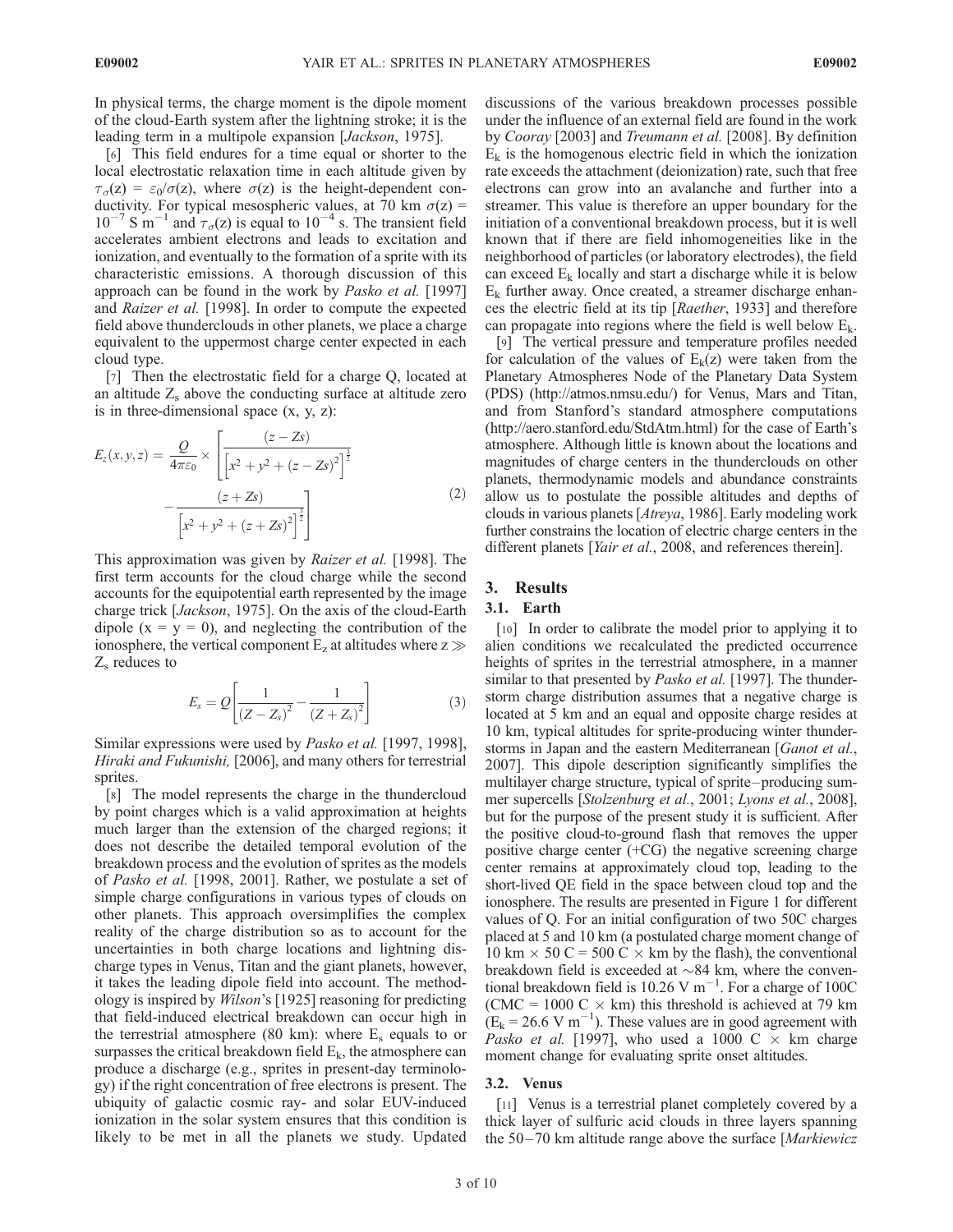Earth - charge height 10km



Figure 1. The electrostatic field above typical terrestrial wintertime sprite-producing thundercloud. Monopole structure with 50, 100, and 250 C located at 10 km. Where the conventional breakdown field (brown) crosses the E field, a sprite can potentially occur.

et al., 2007]. The ionospheric layer peaks at 140 km with an electron density  $\sim$ 4  $\times$  10<sup>5</sup> cm<sup>-5</sup> [*Pätzold et al.*, 2007]. The huge surface atmospheric pressure  $(\sim 9 \text{ MPa})$  renders the existence of cloud-to-ground discharges from the high-level sulfuric acid clouds ( $Z_s \sim 50$  to 70 km) practically impossible owing to the high value of the required field for electrical breakdown. Thus, it is highly likely that lightning activity on Venus would be composed entirely of intracloud (IC) discharges, either between clouds at the same layer or between two separated cloud decks. On the basis of the Cassini spacecraft data, Gurnett et al. [2001] stated that such IC discharges would be slow to build up and would exhibit different characteristics compared to their terrestrial analogs. A slow discharge would meet the requirement of the QE model [Pasko et al., 1997], and on the basis of the above-cloud conductivity profile used by Pechony and Price [2004] the penetration of thundercloud induced electric fields into the upper atmosphere would last the order of 0.1 s before electrostatic relaxation. The potential occurrence altitudes of sprites for several values of charge, placed at a representative altitude of the cloud deck at 50 km, are presented in Figure 2. The threshold for conventional breakdown is exceeded at 90 km (729 V  $m^{-1}$ ) and 84 km  $(2862 \text{ V m}^{-1})$  for charges of 100 and 250 C, respectively. Thus, for an IC flash with a charge moment change of 100 C  $\times$  5 km = 500 C  $\times$  km occurring between the two lower cloud layers (presumably separated by 5 km), a sprite can be triggered approximately at an altitude 90 km above ground,  $\sim$ 20 km above the tops of the upper most cloud layer. As can be expected, larger accumulation of charge would result in a sprite at lower altitudes and closer to the cloud tops, leaving just a narrow margin for attempted above-limb spacecraft observations.

[12] The climatology of lightning activity in Venus is still largely unknown, and hence no latitudinal dependence of sprite occurrence can be predicted. Since the clouds of Venus are assumed to posses a low mass content, it is hard to envision very large accumulations of charge due to the low efficiency of known charge separation mechanisms [Levin et al., 1983]. Furthermore, based on the Venus Monitoring Camera on board Venus Express, the depth of subsolar induced convection seems to be shallower than previously assumed [Markiewicz et al., 2007], and it does not penetrate into the middle and lower cloud decks. Still, this does not rule out the possibility that unknown types of charge generation processes do take place in the deep clouds of Venus that eventually lead to lightning and consequently to sprites.

## 3.3. Mars

[13] Mars does not posses convective  $CO_2$  or  $H_2O$  clouds with sufficient vertical motions and particle concentrations to separate electrical charges and build up sustained electric fields that will lead to conventional breakdown and lightning. Mars is frequented by dust storms, from local convectively unstable dust devils to regional storms and planetary scale events. Cantor et al. [2001] showed that dust storms are frequently spawned at the edges of the two polar cap, at the base of elevated regions in the northern Martian hemisphere, near the polar hood during northern fall and at midlatitudes in both hemispheres. Charging in dust storms that occur in the lower atmosphere was simulated in laboratory experiments and modeled extensively, and it is expected that significant charge is generated within them by triboelectric charging [Sternovsky et al., 2002; Krauss et al., 2003] and by attachment of galactic cosmic ray-induced ionization products [Michael et al., 2008]. The numerical simulation by Melnik and Parrot [1998] suggested that this charging process is very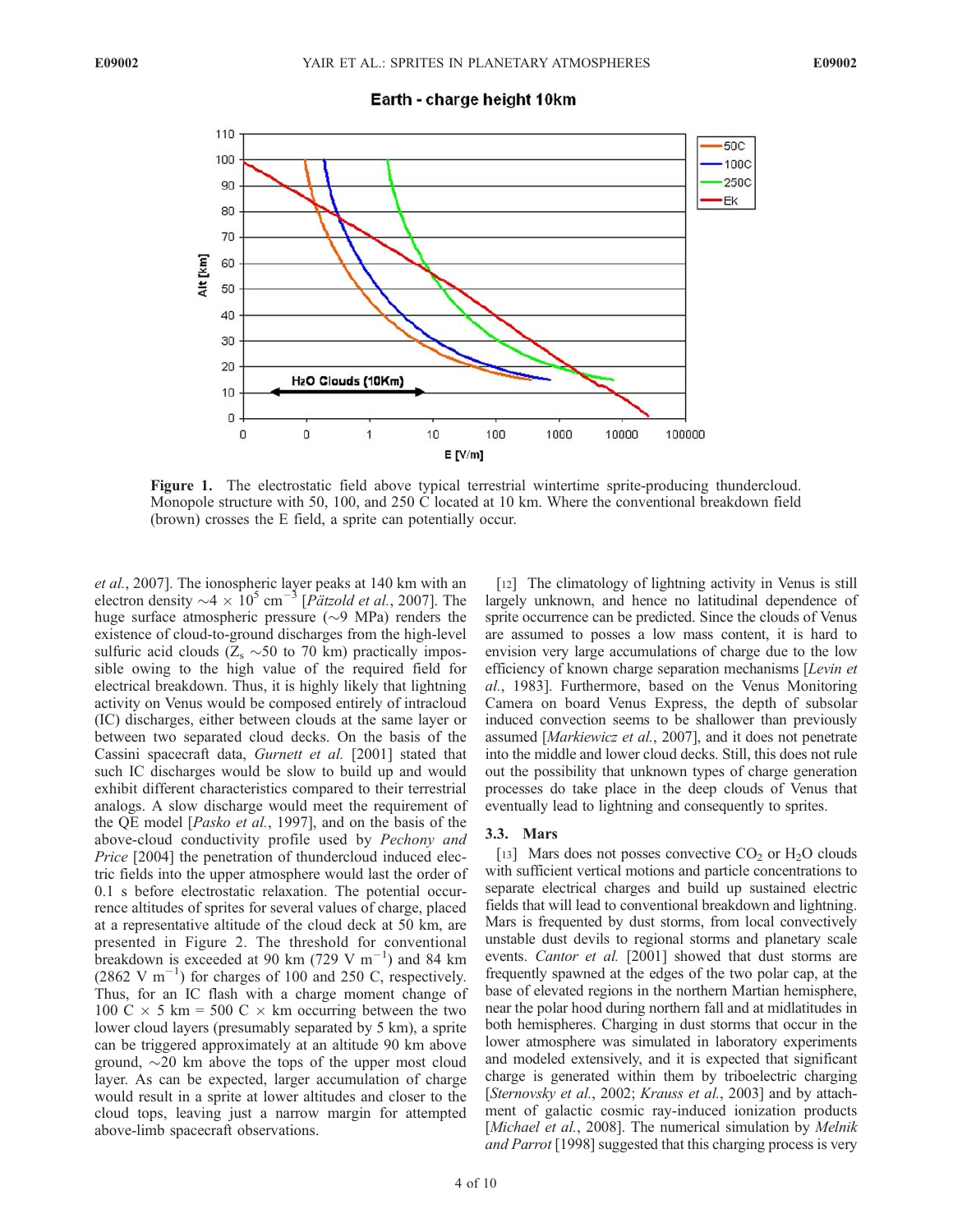

Figure 2. The electrostatic field above a Venusian charge configuration placing opposite and equal charges at the lower (40 km) and middle (50 km) cloud decks. The critical breakdown field is surpassed at 92 km (for 500 C) and 100 km (for 100 C).

efficient and generates local fields within the dust devil of  $\sim$ 20 kV m<sup>-1</sup> which are sufficient to lead to breakdown (it should be pointed out that the coefficients used by *Melnik and Parrot* [1998] for  $CO<sub>2</sub>$  breakdown were based on Paschen parameters, which may not be applicable in large gap discharges such as expected inside dust storms with several km size). Farrell et al. [1999] maintain that larger storms, of the order of  $\sim$ 5 km, are unable to sustain large amounts of charge and will initiate corona and glow discharge. Our calculations show that even for the low case of  $Q = 10$  C located at 10 km above the surface, the conventional breakdown is surpassed within the dust cloud and not above it. Larger charges will have a similar effect, suggesting that sprite-like discharges on Mars will not occur above the charge center.

#### 3.4. Titan

[14] Titan is the only moon in the solar system that has a thick atmosphere, which is dominated by nitrogen and methane and has a surface pressure of 1.5 bars and a temperature of 94 K. A recent review by Lorenz [2008] describes the complex hydrological circle on Titan, with convective methane clouds producing occasional flash floods. Such clouds were intermittently observed over Titan's south pole in 2004 and 2005 [Rannou et al., 2006] and are assumed to contain sufficient mass loading for particle interaction to be significant. The conductivity of Titan's atmosphere at altitudes above the troposphere was studied by Borucki et al. [1987, 2006] and Whitten et al. [2007], and is often modeled as increasing with height to values  $\sim 10^{-8}$  S m<sup>-1</sup> at 80 km implying a relaxation time of 1 ms for any lightning-induced QE field. We assumed a convective methane cloud possessing a monopole charge structure, with the negative charge center located 20 km above the ground, in accordance with the numerical simulations of cloud charging and lightning generation presented by Tokano et al. [2001]. We used three different values of

total charge: 50 C, 100 C, and even the highly unrealistic amount of 250 C. The results (Figure 3) show that electrical breakdown may be achieved within the cloud (indicating the possibility for lightning) but the resulting above-cloud QE electric field fails to surpass the conventional breakdown value even at an altitude of 200 km, meaning that no sprites can be expected in that atmosphere.

#### 3.5. Jupiter

[15] Jupiter is a gas giant with a hydrogen-helium atmosphere and lacks a solid surface. The ionosphere is found approximately 1000 km above the 1-bar level (which is commonly used as a reference even though it lacks any special meteorological significance) with electron concentrations  $\sim 10^5$  cm<sup>-3</sup>, and a second peak at  $\sim 2000$  km with  $\sim$ 10<sup>4</sup> cm<sup>-3</sup> electron concentration [Hinson et al., 1997]. Inevitably, all lightning activity in Jupiter is intracloud, believed to originate within the deep convective water cloud layer [Williams et al., 1983]. These mixed-phase clouds can be several tens of kilometers deep and can be very efficient in charge separation, able to rapidly generate strong electric fields that surpass the critical value and produce very energetic lightning [Yair et al., 1995]. The inner boundary (in terms of the electrical capacitor concept of the planetary global circuit it is a perfect electric conductor) is determined by the conductivity profile and the corresponding skin depth. In the ELF range, where the lightning produced Schumann Resonances are commonly used to detect electrical activity [*Yang et al.*, 2006], a conductivity of  $\sim 0.01$  S  $m^{-1}$  provides a skin depth of a few km, which is much less than cavity thickness. On Jupiter, such conductivity is reached at  $\sim 0.96$  Jupiter radius which corresponds to  $\sim$ 150 kbar, very deep below the H<sub>2</sub>O clouds which are located between 5 and 2 bars [Simoes et al., 2008]. In this case equation (2) can be simplified to that of a monopole in free space. For the model calculations of the above-cloud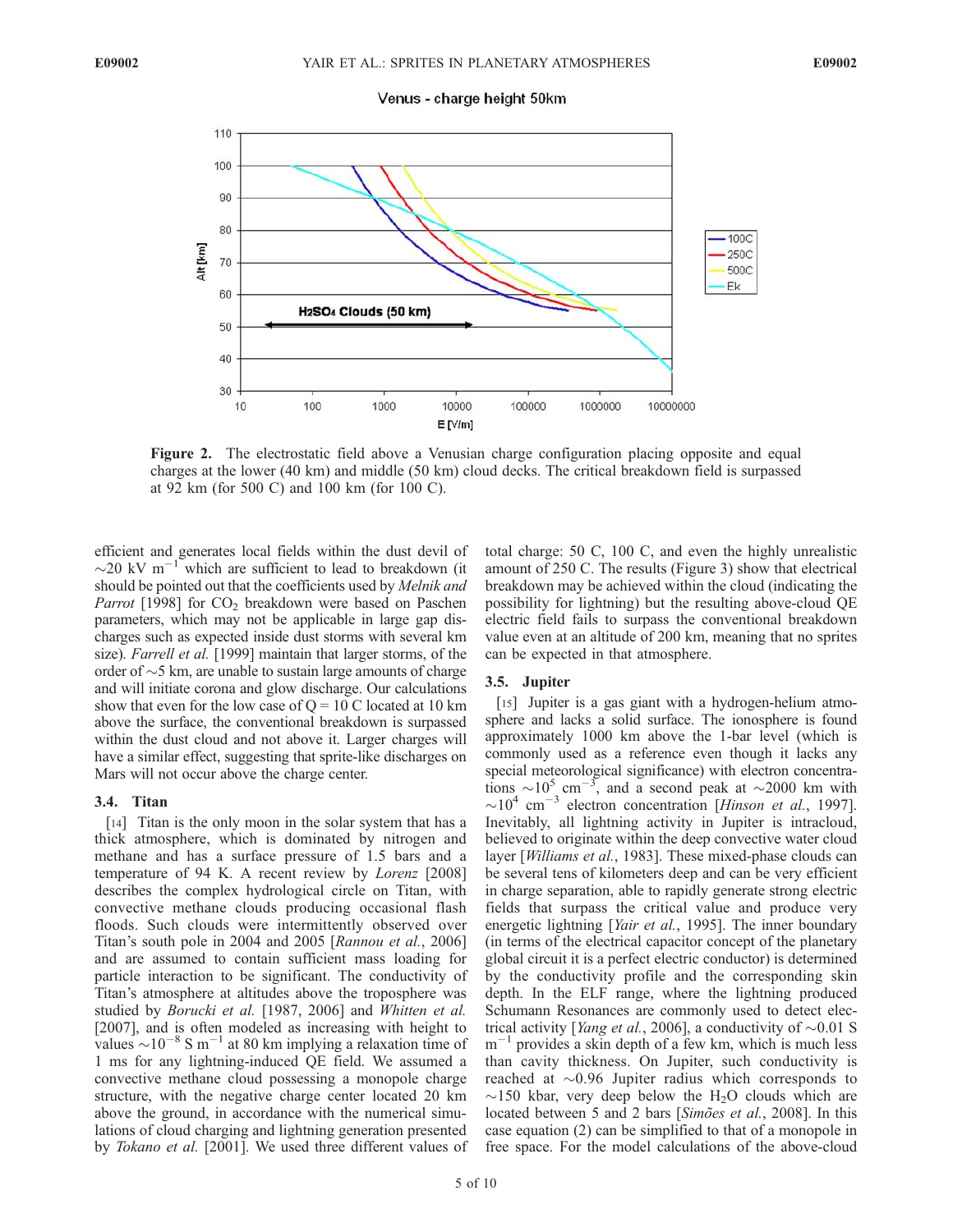

Figure 3. The electrostatic field above a Titan thundercloud possessing a negative charge located at 25 km. Even at high values of total charge, the breakdown field is not exceeded and sprites cannot occur above the cloud.

electrostatic field for a Jovian thundercloud we placed a single charge center containing 100, 500, and 1000 C within the deep  $H<sub>2</sub>O$  thundercloud which is supposed to reside between 5 and 3 bars [Yair et al., 1995]. The results suggest that for a 1000 C charge located 30 km below the 1-bar pressure level (where Gibbard et al. [1995] and Yair et al.

[1998] showed the upper charge center in the  $H_2O$  cloud reside) a sprite can be ignited at an altitude  $\sim$ 280 km above the 1-bar level, approximately 100 km above the top visible  $NH<sub>3</sub>$  cloud layer (Figure 4). A lower charge accumulation in the thundercloud (100 C) will be manifested in higher generation altitudes for Jovian sprites, still below the iono-



Jupiter - charge height -30km

Figure 4. The electrostatic field above a Jovian thundercloud possessing a negative charge located 30 km below the 1-bar pressure level. The field is exceeded for a realistic charge of  $1000^{\circ}$ C at an altitude of 280 km above the 1-bar level.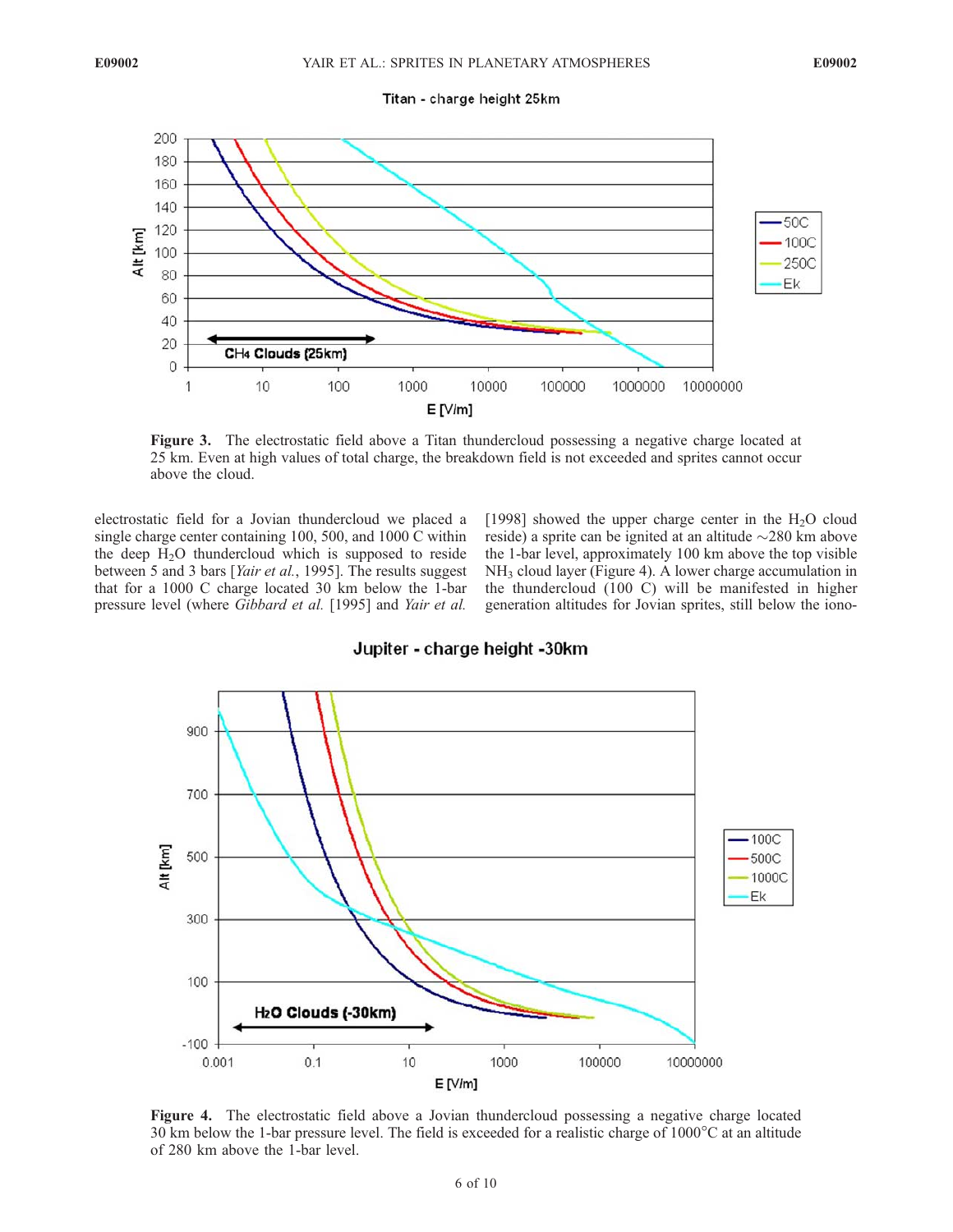sphere. Since lightning in Jupiter are absent in equatorial regions and are mostly located at middle and high latitudes, we would expect Jovian sprites to appear above the clouds in these regions, whenever a strong convective system evolves. No seasonal dependence for such cloud structures had been reported.

# 4. Expected Emissions Based on Laboratory **Experiments**

[16] The early experimental work of Borucki and McKay [1987] was conducted for predicting the optical efficiencies of various atmospheres in order to assess their capability to allow lightning light to emanate from the deep atmosphere so that it can be detected by a sensor on an orbiting spacecraft. The results showed that the fraction of the energy in lightning discharge channels that is radiated in the visible spectrum is similar for Earth, Venus, and Titan, but quite different for Jupiter. Additional laboratory data on the possible spectrum of lightning in other planets was obtained by Laser-Induced Plasma (LIP) experiments conducted by Borucki et al. [1996]. These showed the main spectral features of high-energy discharges in various gas mixtures representing the atmospheres of Venus, Jupiter, and Titan. However, these experiments mimicked the highcurrent high-temperature lightning channel, and are different from the low-current low-temperature nature of sprites.

[17] Experiments in low-temperature nonequilibrium discharges were conducted by Williams et al. [2006], who produced what they termed ''sprite in a bottle'' using DC currents inside an air-filled glow discharge tube at pressures of 0.01 to 1 torr at room temperature. The current densities in the tube were  $\sim$ 1 mA m<sup>-2</sup> and the resulting spectra were in reasonable agreement with those observed in nature, as reported by Hampton et al. [1996]. The radiance of the  $N_2$ 1P line was found to be roughly proportional to the applied current density, where a 10 mA  $\text{m}^{-2}$  current density corresponds to a brightness of 1 MR, considered in the upper limit for sprite brightness [Hampton et al., 1996, Figure 8]. Similar experiments were conducted by Goto et al. [2007] for different atmospheric pressures, ranging between 0.0075 and 7.0 torr  $(\sim 10^{-2} \text{ mb, approximately}$ equivalent to 80 km altitude, to 9.33 mb which is equivalent to 31 km altitude). They used a high voltage electrode suspended inside a Pyrex glass tube, with applied DC voltages of 50 and 100 kV. The obtained spectra between 550 and 800 nm showed a reasonable agreement with the results of Hampton et al. [1996]. The spectral distributions were shown to be independent of the relative humidity of the air, and displayed clear pressure dependence, with many lines becoming weak or disappearing as the pressure increases. In a recent work, Ohba et al. [2004] repeated the experiment for  $CO<sub>2</sub>$  in order to simulate the Venusian atmosphere between 5 and 100 torr (6 to 133 mb), with 2 different voltages, 100 and 700 kV. At the high voltage,  $CO_2^+$  bands were present at 354.5, 383.8, 404.8, 426.8, 434.4, 465.9, 512.9, and 543.0 nm, as well as the H $\alpha$ (656.2 nm) and the OI line in 777.6 nm. These emissions are in good agreement with the early experiments of Smyth [1931] that showed several emission bands of the Fox-Duffendack-Barker system of  $CO_2^+$  between 290 and 500 nm, with prominent lines near 288, 405, and 427 nm.

In Venus, other emission lines from CO and OH are also possible. This suggests that the dominant colors of Venusian sprites may be blue-green and red. From theoretical considerations, we can expect that for the hydrogen-helium atmospheres of Jupiter and Saturn strong sprite emissions from atomic hydrogen in 656 nm and from He near 447, 587, and 706 nm (based on the NIST database atomic spectra). Molecular hydrogen emissions may also be present, such as the Lyman and Werner bands in the EUV. Sprites on Titan, should they exist, would display the same spectra of terrestrial ones, since molecular nitrogen is the main component in both atmospheres.

[18] These glow discharge experiments are physically similar to sprites, as in both cases the emissions are due to the collision of field accelerated electrons with gas molecules at room temperature. Therefore similar spectral lines occur. However, the electric field in the positive column of a long glow discharge is much lower than the enhanced field at the head of a streamer; in particular, these fields are well below or well above  $E_k$ . Images with high temporal resolution show the same glowing streamer heads in experiments [Ebert et al., 2006] and in sprite observations [Stenbaek-Nielsen et al., 2007; Stenbaek-Nielsen and McHarg, 2008]. The emissions from these heads are characteristic for the high local fields and electron energies in the streamer head, and therefore the relative intensity of spectral emissions differs between glow and streamer discharges. Another difference is due to the fact that in a stationary DC glow discharge at low fields, excitations can occur in two or more steps and are therefore strongly pressure dependent, while two-step processes are unlikely in the rapidly propagating high field zone at a streamer head, and spectral emissions therefore depend much less on pressure or density. Therefore, the glow discharge experiments give an indication on the expected emission lines, but relative line intensities will have to be deduced from time resolved streamer experiments, or from theory.

## 5. Discussion

[19] Model calculations predict the appearance of sprites in the upper atmospheres of Venus and Jupiter on the basis of reasonable assumptions on the amount of charge that may be present in the hypothetical thunderclouds in their atmospheres. The resultant spectral emissions for sprites in the atmospheres of other planets can be searched for by orbiting spacecraft observing the night side of the planet toward the limb, as was practiced during the MEIDEX sprite campaign from the space shuttle [Yair et al., 2003] and as being operationally conducted by the ISUAL instrument on board the FORMOSAT-2 satellite [Kuo et al., 2005; Cummer et al., 2006]. In these missions, sprites were recorded above the Earth's limb from ranges of  $1800 - 3000$  km. This is a consequence of the low absorption of sprite light by the atmosphere that enabled enough photons to reach the onboard detectors. During the MEIDEX, the measured brightness of sprites was in the range of  $0.3-1.7$  mega-Rayleigh (MR; one Rayleigh is equal to  $7.96 \times 10^4$  photons  $s^{-1}$  m<sup>-2</sup> sr<sup>-1</sup>) in the 665  $\pm$  50 nm range and 1.44-1.7 MR in the  $860 \pm 50$  nm range [*Yair et al.*, 2004], typical of emissions of the  $N_21P$  group.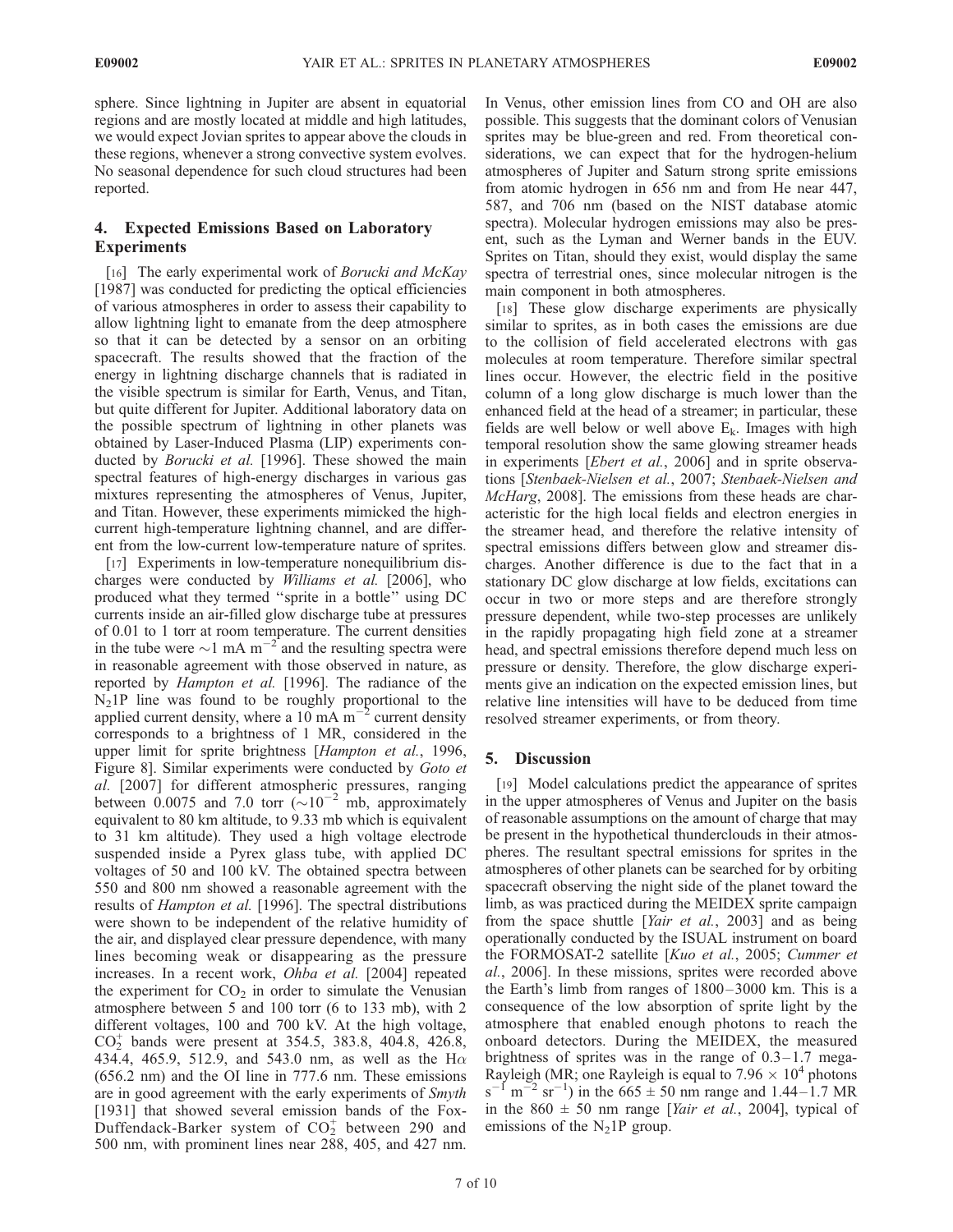[20] For Venus, the Japanese Planet-C mission [Nakamura] et al., 2007; Takahashi et al., 2008] is designed to carry the Lightning and Airglow Camera (LAC) which will be used to observe lightning on Venus even if they are less bright by a factor of 100 compared to terrestrial flashes, when viewed from a 100 km altitude. The LAC will have multispectral capabilities and will cover the oxygen lines in 777.4 nm (OI, related to lightning) and in 552.5 nm  $[O_2$  Herzberg II], 557.7 nm [OI] and 630.0 [OI], which are airglow emissions. Since the field of view is  $16^{\circ}$ , it is highly likely that any sprite emission above the cloud tops will be detected by the instrument as it observes the limb. The fact that no optical emissions from Venus lightning had been thus far reliably detected means that they may be weak or completely hidden owing to absorption by the high-level clouds. This poses an interesting challenge for the Planet-C mission, namely, to indirectly infer the existence of lightning in Venus based on their sprite fingerprints. For Mars, the possibility that corona or other types of discharges occur inside dust devils and in large-scale dust storms can be optically verified by sensitive cameras on board future landers. The possibility that such discharges can be remotely sensed by orbiting spacecraft is unclear owing to absorption and obscuration by the dust. However, if sparks do emanate from the upper parts of the dust clouds upward into the free atmosphere (upward flashes had been reported lately on Earth) [Krehbiel et al., 2008] they can be sought for by nighttime oblique observations of the dust column, in order to allow escaping photons to reach the sensor.

[21] The duration and morphology of alien sprites will strongly depend on the nature of the parent lightning and on the properties of the atmosphere. Once the critical breakdown field had been surpassed locally, electron avalanches can evolve into streamers if the ambient (prebreakdown) electron density is appropriate; the maximal local field depends on the temporal behavior of the lighting strokes and on spatially varying dielectric relaxation times, which in turn depend on the ambient conductivity. These conditions are discussed in detail by Pasko et al. [1998, 2002] for terrestrial sprites. We presently have little information on these parameters for other planets, yet some insights can be deduced from observations and laboratory experiments that use high-speed photography to study electrical sparks and streamers in various gas mixtures based on similarity laws and the analogy drawn between sprites and gas discharge sparks. Stenbaek-Nielsen et al. [2007] and McHarg et al. [2007] have shown that the tips of sprites are glowing balls that move rapidly (10<sup>7</sup> m s<sup>-1</sup>.) and typically brighten as they travel up or down, with brightness exceeding 60 MR. The same structure was seen at the tips of streamers produced in laboratory experiments [Ebert et al., 2006]. Recently, Briels et al. [2006] reported on the properties of streamers with diameters varying gradually between 0.2 and 2.5 mm, as recorded by an iCCD camera with nanosecond resolution. In another work Briels et al. [2008] showed that similarity laws apply for the morphology of streamers at varying gas densities, and Nijdam et al. [2008] used the same system to study the 3-D structure and the branching of streamers. In an appropriate vacuum chamber, such experiments can be replicated in the appropriate planetary gas mixtures, in order to elucidate the nature of sprites occurring in these atmospheres. Present measurements in pure nitrogen and pure argon already indicate that streamer properties (inception, width, length, branching) largely depend on gas composition. This will be a subject for future research.

[22] Acknowledgment. This research was supported by the Israeli Science Foundation, grant 117/09.

## References

- Aplin, K. (2006), Atmospheric electrification in the solar system, Surv. Geophys.,  $27(1)$ ,  $63-108$ , doi:10.1007/s10712-005-0642-9.
- Atreya, S. K. (1986), Atmospheres and Ionospheres of the Outer Planets and Their Satellites, 224 pp., Springer, Berlin.
- Baines, K. H., et al. (2007), Polar lightning and decadal-scale cloud variability on Jupiter, Science, 318, 226-229, doi:10.1126/science.1147912.
- Barrington-Leigh, C. P., U. S. Inan, M. Stanley, and S. A. Cummer (1999), Sprites triggered by negative lightning discharges, Geophys. Res. Lett.,  $26, 3605 - 3608.$
- Borucki, W. J., and J. A. Magalhaes (1992), Analysis of Voyager 2 images of Jovian lightning, *Icarus*,  $96$ ,  $1 - 14$ , doi:10.1016/0019-1035(92)90002-O.
- Borucki, W. J., and C. P. McKay (1987), Optical efficiencies of lightning in planetary atmospheres, Nature, 328, 509-510, doi:10.1038/328509a0.
- Borucki, W. J., Z. Levin, R. C. Whitten, R. G. Keesee, L. A. Capone, O. B. Toon, and J. Dubach (1987), Predictions of the electrical conductivity and charging of the aerosols in Titan's atmosphere, Icarus, 72, 604-619, doi:10.1016/0019-1035(87)90056-X.
- Borucki, W. J., C. P. McKay, D. Jebens, H. S. Lakkaraju, and C. T. Vanajakshi (1996), Spectral irradiance measurements of simulated lightning in planetary atmospheres, Icarus, 123, 336 – 344, doi:10.1006/icar.1996.0162.
- Borucki, W. J., R. C. Whitten, E. L. O. Bakes, E. Barth, and S. Tripathi (2006), Predictions of the electrical conductivity and charging of the aerosols in Titan's atmosphere, Icarus, 181, 527 – 544.
- Briels, T. M. P., J. Kos, E. M. van Veldhuizen, and U. Ebert (2006), Circuit dependence of the diameter of pulsed positive streamers in air, J. Phys. D Appl. Phys., 39, 5201 – 5210, doi:10.1088/0022-3727/39/24/016.
- Briels, T. M. P., E. M. van Veldhuizen, and U. Ebert (2008), Positive streamers in air and nitrogen of varying density: Experiments on similarity laws, J. Phys. D Appl. Phys., 41, 234008, doi:10.1088/0022-3727/41/23/234008.
- Cantor, B. A., P. B. James, M. Caplinger, and M. J. Wolff (2001), Martian dust storms: 1999 Mars Orbiter Camera observations, J. Geophys. Res., 106, 23,653 – 23,687, doi:10.1029/2000JE001310.
- Cooray, V. (2003), Mechanism of electrical dischargesThe Lightning Flash, IEE Power Energy Ser., vol. 34, edited by V. Cooray, pp. 45 – 126, Inst. Electr. Eng., London.
- Cummer, S. A., and W. A. Lyons (2005), Implications of lightning charge moment changes for sprite initiation, J. Geophys. Res., 110, A04304, doi:10.1029/2004JA010812.
- Cummer, S. A., H. U. Frey, S. B. Mende, R.-R. Hsu, H.-T. Su, A. B. Chen, H. Fukunishi, and Y. Takahashi (2006), Simultaneous radio and satellite optical measurements of high-altitude sprite current and lightning continuing current, J. Geophys. Res., 111, A10315, doi:10.1029/2006JA011809.
- Desch, S. J., W. J. Borucki, C. T. Russell, and A. Bar-Nun (2002), Progress in planetary lightning, Rep. Prog. Phys., 65, 955 – 997, doi:10.1088/0034- 4885/65/6/202.
- Ebert, U., and D. D. Sentman (Eds.) (2008), Streamers, sprites, leaders, lightning: From micro- to macroscales, J. Phys. D Appl. Phys., 41, 230301, doi:10.1088/0022-3727/41/23/230301.
- Ebert, U., C. Montijn, T. M. P. Briels, W. Hundsdorfer, B. Meulenbroek, A. Roccoand, and E. M. van Veldhuizen (2006), 2006: The multiscale nature of streamers, Plasma Sources Sci. Technol., 15, S118-S129, doi:10.1088/0963-0252/15/2/S14.
- Farrell, W. M., et al. (1999), Detecting electrical activity from Martian dust storms, J. Geophys. Res., 104, 3795 – 3801, doi:10.1029/98JE02821.
- Fischer, G., D. A. Gurnett, W. S. Kurth, W. M. Farrell, M. L. Kaiser, and P. Zarka (2007), Nondetection of Titan lightning radio emissions with Cassini/RPWS after 35 close Titan flybys, Geophys. Res. Lett., 34, L22104, doi:10.1029/2007GL031668.
- Franz, R. C., R. J. Nemzek, and J. R. Winckler (1990), Television image of a large upward electric discharge above a thunderstorm, Science, 249, 48 – 51, doi:10.1126/science.249.4964.48.
- Füllekrug, M., and M. J. Rycroft (2006), The contribution of sprites to the global atmospheric electric circuit, Earth Planets Space, 58, 1193 – 1196.
- Ganot, M., Y. Yair, C. Price, B. Ziv, Y. Sherez, E. Greenberg, A. Devir, and R. Yaniv (2007), First detection of transient luminous events associated with winter thunderstorms in the eastern Mediterranean, Geophys. Res. Lett., 34, L12801, doi:10.1029/2007GL029258.
- Gerken, E. A., U. S. Inan, and C. P. Barrington-Leigh (2000), Telescopic observations of sprites, Geophys. Res. Lett., 27, 2637 – 2640, doi:10.1029/ 2000GL000035.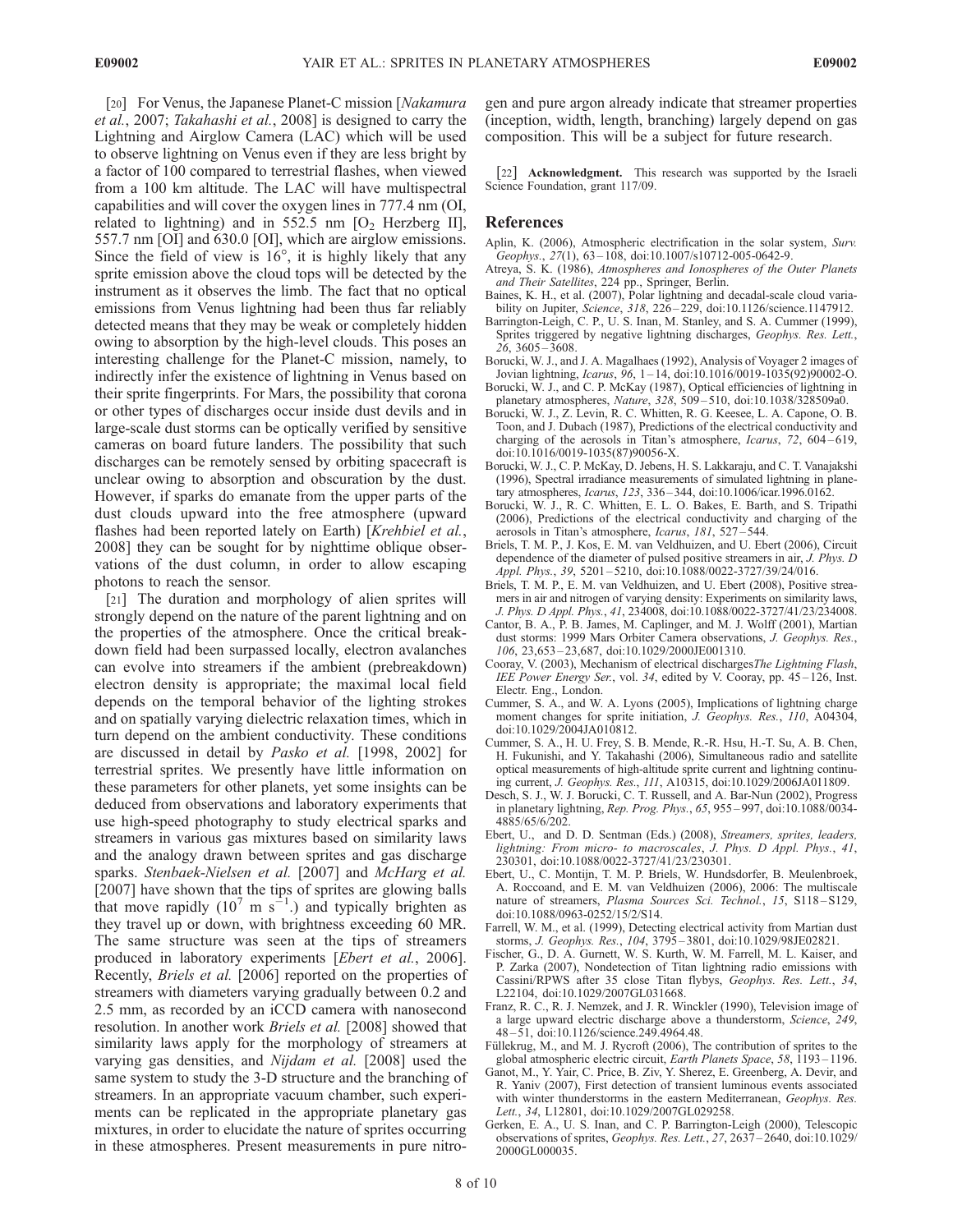Gibbard, S., E. H. Levy, and J. I. Lunine (1995), Generation of lightning in Jupiter's water cloud, Nature, 378, 592 – 595.

- Gordillo-Vázquez, F. J. (2008), Air plasma kinetics under the influence of sprites, J. Phys. D Appl. Phys., 41, 234016, doi:10.1088/0022-3727/41/23/ 234016.
- Goto, Y., Y. Ohba, and K. Narita (2007), Optical and spectral characteristics of low pressure air discharges as sprite models, J. Atmos. Electr., 27, 105 – 112.
- Gurnett, D. A., W. S. Kurth, A. Roux, R. Gendrin, C. F. Kennel, and J. F. Bolton (1991), Lightning and plasma wave observations from the Galileo flyby of Venus, Science, 253, 1522 – 1525, doi:10.1126/science.253.5027. 1522.
- Gurnett, D. A., P. Zarka, R. Manning, W. S. Kurth, G. B. Hospodarski, F. T. Averkamp, M. L. Kaiser, and W. M. Farrell (2001), Non-detection at Venus of high-frequency radio signals characteristic of terrestrial lightning, Nature, 409, 313 – 315, doi:10.1038/35053009.
- Gurnett, D. A., et al. (2005), Radio and plasma wave observations at Saturn from Cassini's approach and first orbit, Science, 307, 1255-1259, doi:10.1126/science.1105356.
- Hampton, D. L., M. J. Heavner, E. M. Wescott, and D. D. Sentman (1996), Optical spectral characteristics of sprites, Geophys. Res. Lett., 23, 89 – 92, doi:10.1029/95GL03587.
- Hinson, D. P., et al. (1997), Jupiter's ionosphere: Results from the first Galileo radio occultation experiment, Geophys. Res. Lett., 24, 2107-2109, doi:10.1029/97GL01608.
- Hiraki, Y., and H. Fukunishi (2006), Theoretical criterion of charge moment change by lightning for initiation of sprites, J. Geophys. Res., 111, A11305, doi:10.1029/2006JA011729.
- Jackson, J. D. (1975), Classical Electrodynamics, 2nd ed., Wiley, New York.
- Krasnopolsky, V. A. (2006), A sensitive search for nitric oxide in the lower atmospheres of Venus and Mars: Detection on Venus and upper limit for Mars, *Icarus*, 182, 80-91, doi:10.1016/j.icarus.2005.12.003.
- Krauss, C. E., M. Hor'anyi, and S. Robertson (2003), Experimental evidence for electrostatic discharging of dust near the surface of Mars, New J. Phys., 5, 70.1-70.9.
- Krehbiel, P. R., J. A. Riousset, V. P. Pasko, R. J. Thomas, W. Rison, M. A. Stanley, and H. E. Edens (2008), Upward electrical discharges from thunderstorms, Nat. Geosci., 1, 233 – 237, doi:10.1038/ngeo162.
- Ksanfomality, L. V. (1980), Venera 9 and 10: Thermal radiometry, Icarus, 41, 36 – 64, doi:10.1016/0019-1035(80)90158-X.
- Kuo, C.-L., R. R. Hsu, A. B. Chen, H. T. Su, L. C. Lee, S. B. Mende, H. U. Frey, H. Fukunishi, and Y. Takahashi (2005), Electric fields and electron energies inferred from the ISUAL recorded sprites, Geophys. Res. Lett., 32, L19103, doi:10.1029/2005GL023389.
- Levin, Z., W. B. Borucki, and O. B. Toon (1983), Lightning generation in planetary atmospheres, *Icarus*, 56, 80-115, doi:10.1016/0019-1035(83) 90129-X.
- Little, B., C. D. Anger, A. P. Ingersoll, A. R. Vasavada, D. A. Senske, H. Herbert Breneman, W. J. Borucki, and The Galileo SSI Team (1999), Galileo images of lightning on Jupiter, Icarus, 142, 306 – 323, doi:10.1006/ icar.1999.6195.
- Lorenz, R. D. (2008), The changing face of Titan, *Phys. Today*,  $61$ ,  $34-39$ , doi:10.1063/1.2970210.
- Lyons, W. A., S. A. Cummer, M. A. Stanley, G. R. Huffins, K. C. Wiens, and T. E. Nelson (2008), Supercells and sprites, Bull. Am. Meteorol. Soc., 89, 1165 – 1174.
- Markiewicz, W. J., D. V. Titov, S. S. Limaye, H. U. Keller, N. Ignatiev, R. Jaumann, N. Thomas, H. Michalik, R. Moissi, and P. Russo (2007), Morphology and dynamics of the upper cloud layer of Venus, Nature, 450, 633 – 636, doi:10.1038/nature06320.
- McHarg, M. G., H. C. Stenbaek-Nielsen, and T. Kammae (2007), Observations of streamer formation in sprites, Geophys. Res. Lett., 34, L06804, doi:10.1029/2006GL027854.
- Melnik, O., and M. Parrot (1998), Electrostatic discharge in Martian dust storms, J. Geophys. Res., 103, 29,107 – 29,117, doi:10.1029/98JA01954.
- Michael, M., S. N. Tripathi, and S. K. Mishra (2008), Dust charging and electrical conductivity in the day and nighttime atmosphere of Mars, J. Geophys. Res., 113, E07010, doi:10.1029/2007JE003047.
- Morrill, J., et al. (2002), Electron energy and electric field estimates in sprites derived from ionized and neutral  $N<sub>2</sub>$  emissions, Geophys. Res. Lett., 29(10), 1462, doi:10.1029/2001GL014018.
- Nakamura, M., et al. (2007), Planet-C: Venus climate orbiter mission of Japan, Planet. Space Sci., 55, 1831 – 1842, doi:10.1016/j.pss.2007.01.009.
- Neubert, T., et al. (2008), Recent results from studies of electric discharges in the mesosphere, Surv. Geophys., 29(2), 71 – 137, doi:10.1007/s10712- 008-9043-1.
- Nijdam, S., J. S. Moerman, T. M. P. Briels, E. M. van Veldhuizen, and U. Ebert (2008), Stereo-photography of streamers in air, Appl. Phys. Lett., 92, 101502, doi:10.1063/1.2894195.
- Ohba, Y., H. Koriyama, Y. Sato, and Y. Goto (2004), Spectral measurements of long gap carbon dioxide discharge by 1 MVIG (in Japanese), Proc. Soc. Atmos. Electr. Jpn., 64, 123-131.
- Ohkubo, A., H. Fukunishi, Y. Takahashi, and T. Adachi (2005), VLF/ELF sferic evidence for in-cloud discharge activity producing sprites, Geophys. Res. Lett., 32, L04812, doi:10.1029/2004GL021943.
- Pasko, V. P. (2007), Red sprite discharges in the atmosphere at high altitude: The molecular physics and the similarity with laboratory discharges, Plasma Sources Sci. Technol., 16, S13 – S29, doi:10.1088/0963-0252/ 16/1/S02.
- Pasko, V. P., U. S. Inan, and Y. N. Taranenko (1997), Sprites produced by quasi-electrostatic heating and ionization in the lower ionosphere, Geophys. Res. Lett., 22, 365 – 368.
- Pasko, V. P., U. S. Inan, and T. F. Bell (1998), Spatial structure of sprites, Geophys. Res. Lett., 25, 2123 – 2126, doi:10.1029/98GL01242.
- Pasko, V. P., U. S. Inan, and T. F. Bell (2001), Mesosphere-troposphere coupling due to sprites, Geophys. Res. Lett., 28, 3821 – 3824, doi:10.1029/ 2001GL013222.
- Pasko, V., M. A. Stanley, J. D. Mathews, U. S. Inan, and T. G. Wood (2002), Electrical discharge from a thundercloud top to the lower ionosphere, *Nature*, 416, 152-154.
- Pätzold, M., et al. (2007), The structure of Venus' middle atmosphere and ionosphere, Nature, 450, 657 – 660, doi:10.1038/nature06239.
- Pechony, O., and C. Price (2004), Schumann resonance parameters calculated with a partially uniform knee model on Earth, Venus, Mars and Titan, Radio Sci., 39, RS5007, doi:10.1029/2004RS003056.
- Raether, H. (1933), Die Entwicklung der Elektronenlawine in den Funkenkanal, Z. Phys., 112, 464-489.
- Raizer, Y. P., G. M. Milikh, M. N. Shneidery, and S. V. Novakovskiz (1998), Long streamers in the upper atmosphere above thundercloud, J. Phys. D Appl. Phys., 31, 3255 – 3265, doi:10.1088/0022-3727/31/22/014.
- Rannou, P., F. Montmessin, F. Hourdin, and S. Lebonnois (2006), The latitudinal distribution of clouds on Titan, Science,  $311$ ,  $201 - 205$ , doi:10.1126/science.1118424.
- Roussel-Dupré, R., J. J. Colman, E. Symbalisty, D. Sentman, and V. P. Pasko (2008), Physical processes related to discharges in planetary atmospheres, Space Sci. Rev., 137, 51-82, doi:10.1007/s11214-008-9385-5.
- Russell, C. T., T. L. Zhang, M. Delva, W. Magnes, R. J. Stangeway, and H. Y. Wei (2007), Lightning on Venus inferred from whistler-mode waves in the ionosphere, Nature, 450, 661 – 662, doi:10.1038/nature05930.
- São Sabbas, F. T. T., D. D. Sentman, E. M. Wescott, O. Pinto Jr., O. Mendes Jr., and M. J. Taylor (2003), Statistical analysis of space-time relationships between sprites and lightning, J. Atmos. Sol. Terr. Phys., 65, 525 – 535.
- Sentman, D. D. (2004), Electrical breakdown parameters for neutral atmospheres of the solar system, paper presented at ISUAL workshop, Natl. Chen-Kung Univ., Tainan City, Taiwan.
- Sentman, D. D., H. C. Stenbaek-Nielsen, M. G. McHarg, and J. S. Morrill (2008), Plasma chemistry of sprite streamers, J. Geophys. Res., 113, D11112, doi:10.1029/2007JD008941. (Correction, J. Geophys. Res., 113, D14399, doi:10.1029/2008JD010634.)
- Simões, F., M. Rycroft, N. Renno, Y. Yair, K. L. Aplin, and Y. Takahashi (2008), Schumann resonances as a means of investigating the electromagnetic environment in the solar system, Space Sci. Rev., 137, 455-471, doi:10.1007/s11214-008-9398-0.
- Smyth, H. D. (1931), The emission spectrum of carbon dioxide, Phys. Rev., 38, 2000 – 2017, doi:10.1103/PhysRev.38.2000.
- Stenbaek-Nielsen, H. C., and M. G. McHarg (2008), High time-resolution sprite imaging: Observations and implications, J. Phys. D Appl. Phys., 41, 234009, doi:10.1088/0022-3727/41/23/234009.
- Stenbaek-Nielsen, H. C., M. G. McHarg, T. Kanmae, and D. D. Sentman (2007), Observed emission rates in sprite streamer heads, Geophys. Res. Lett., 34, L11105, doi:10.1029/2007GL029881.
- Sternovsky, Z., S. Robertson, A. Sickafoose, J. Colwell, and M. Horányi (2002), Contact charging of lunar and Martian dust simulants, J. Geophys. Res., 107(E11), 5105, doi:10.1029/2002JE001897.
- Stolzenburg, M., T. Marshall, and W. Rust (2001), Serial soundings of electric field through a mesoscale convective system, J. Geophys. Res., 106, 12,371 – 12,380, doi:10.1029/2001JD900074.
- Takahashi, Y., J. Yoshida, Y. Yair, T. Imamura, and M. Nakamura (2008), Lightning detection by LAC onboard the Japanese Venus climate orbiter, Planet-C, Space Sci. Rev., 137, 317 – 334, doi:10.1007/s11214-008-9400-x.
- Tokano, T., G. J. Molina-Cuberos, H. Lammer, and W. Stumptner (2001), Modelling of thunderclouds and lightning generation on Titan, Planet. Space Sci., 49, 539-560, doi:10.1016/S0032-0633(00)00170-7.
- Treumann, R. A., Z. Klos, and M. Parrot (2008), Physics of electric discharges in atmospheric gases: An informal introduction, Space Sci. Rev.,  $137, 1 - 4, \text{ doi:10.1007/s11214-008-9355-y.}$
- Whitten, R. C., W. J. Borucki, and S. Tripathi (2007), Predictions of the electrical conductivity and charging of the aerosols in Titan's nighttime atmosphere, J. Geophys. Res., 112, E04001, doi:10.1029/2006JE002788.